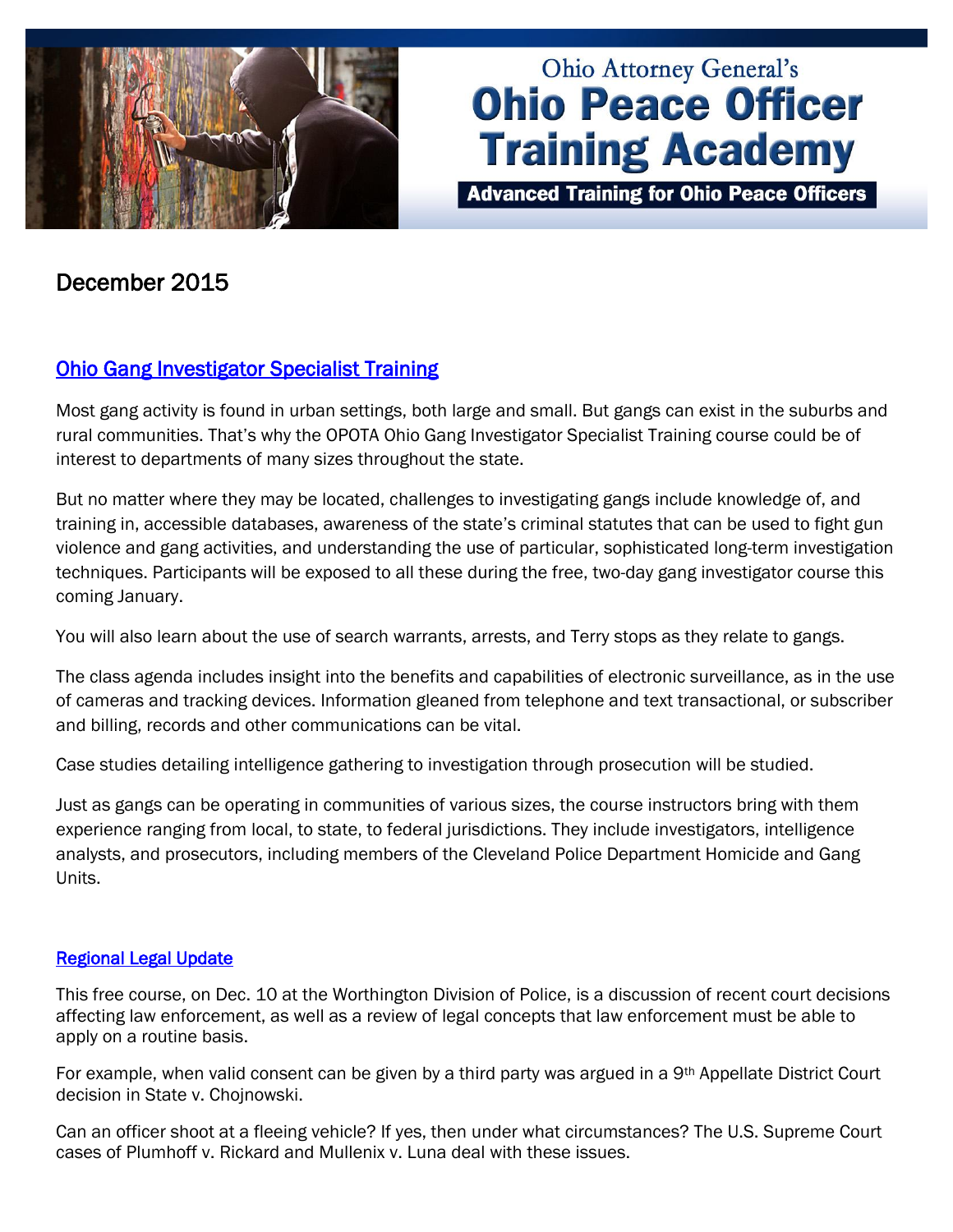Rodriguez v. U.S. addresses whether an officer may extend a traffic stop to conduct a dog sniff.

These and other issues will be discussed in the course, which will also be offered Dec. 18 at Miami Valley Career Technology Center. Critical thinking skills are emphasized with real fact patterns and solutions. Topic areas will also include search and seizure, arrests, use of force, interrogations and any areas of interest to participants.

### Narcotics Interdiction on Patrol; Field and Investigative Interviewing

Patrol officers are on the front line on a daily basis. [Patrol Drug Operations](http://www.ohioattorneygeneral.gov/Law-Enforcement/Ohio-Peace-Officer-Training-Academy/Course-Catalog/Course-Categories/Patrol-Courses#OPOTA62) focuses on narcotics interdiction and recognizing high risk zones. The January course addresses highway interdictions, as well as interdicting drugs moving right through the neighborhoods the officers patrol. The Officers are taught directed patrol strategies, along with search techniques, which include searching for hidden compartments. The use of canines and their deployment during traffic stops is also discussed.

A special emphasis on issues confronting patrol officers when encountering foreign nationals has been included in the course coverage. The course highlights the tactics and "smokescreens" used by domestic and foreign national criminals in their attempts to evade detection.

Attending [Interview and Interrogation](http://www.ohioattorneygeneral.gov/Law-Enforcement/Ohio-Peace-Officer-Training-Academy/Course-Catalog/Course-Search?searchtext=interview&searchmode=anyword) in April can only enhance your skillset whether it is for the field or in an investigative setting.

The cornerstone of the investigative process is the basis of solving criminal activity as well as determining guilt or innocence. The primary step of determining if Miranda warnings are needed can be crucial in particular when certain crimes meet thresholds for notification to the community via media.

Just having a possible suspect or witness to crime in a room can easily be misconstrued as an interrogation. There are rules a law enforcement officer adheres to and mirrors the code of ethics that we strive to live up to on a daily basis.

Even returning periodically every 4-5 years to review and perhaps gain new insights to more modern techniques will do wonders for your skills.

## More from the OPOTA Course Catalog

#### [Instructional Skills \(80 Hours\)](http://www.ohioattorneygeneral.gov/Law-Enforcement/Ohio-Peace-Officer-Training-Academy/Course-Catalog/Course-Categories/Instructor-Training-Courses#OPOTA177)

This two-week course prepares students to write and present lesson plans in a law enforcement setting. Topics include: instruction in the theories of adult education, teaching techniques, lesson plan development, student learning objectives, platform teaching skills, facilitative learning, evaluation and measurement, working with problem learners, and training aid usage. This is an academically challenging course merging theory and practice. Students will be required to develop and present a 15-minute lesson plan, a 30-minute lesson plan, and a 45-minute course of instruction. Participants will work an average of 20-30 hours outside of the classroom in the evening and weekends to prepare for classroom presentations.

Note: There is a pre-course assignment which will be assigned approximately 30 days prior to the start of the course. This course meets one of the requirements for certification as a unit instructor in commissionapproved programs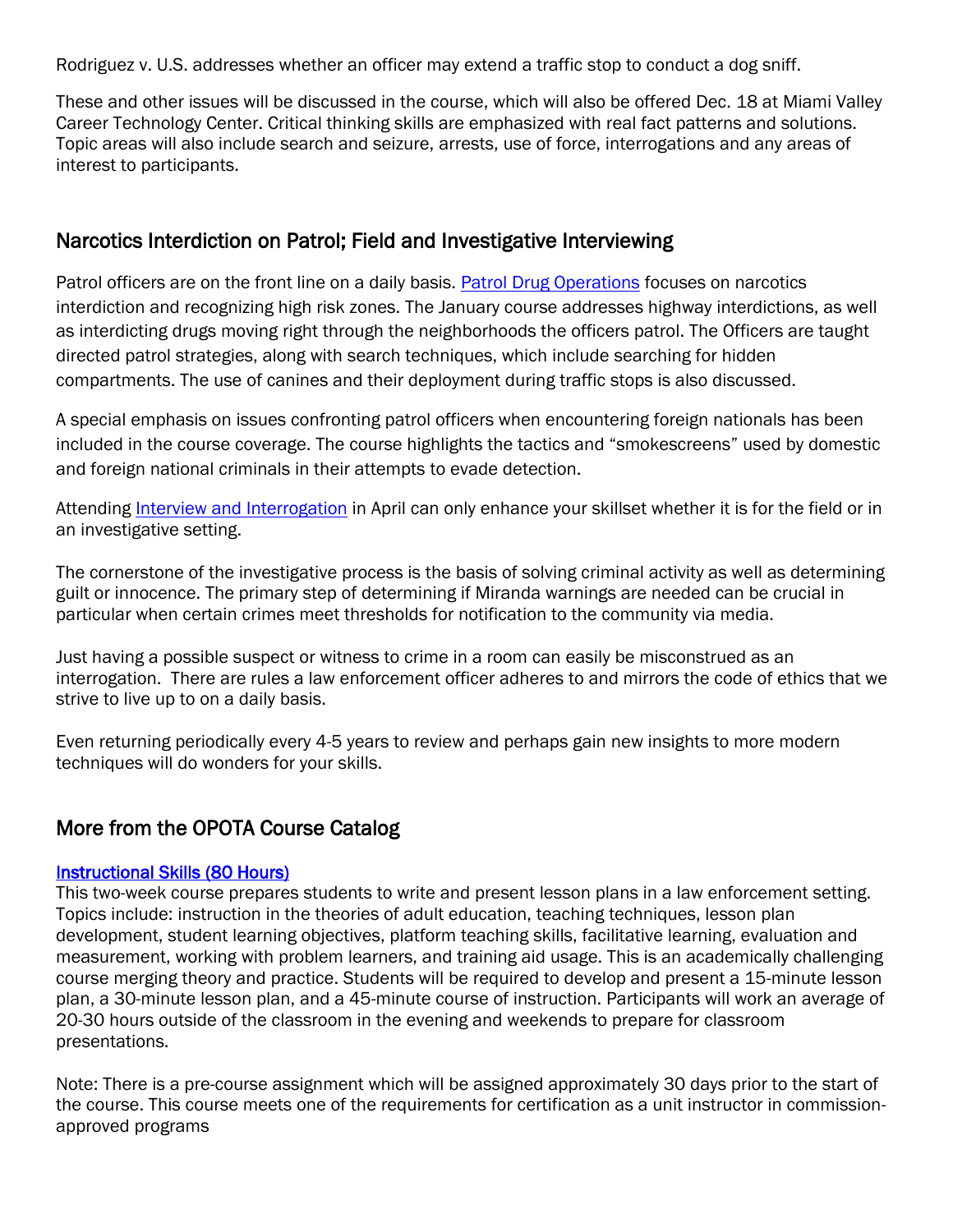Jan. 25-Feb. 5, 2016 ǀ 8 a.m. – 5 p.m. OPOTA Main Campus 1650 St. Rt. 56 SW London, OH Cost: \$450

#### [Regional Legal Update](http://www.ohioattorneygeneral.gov/Law-Enforcement/Ohio-Peace-Officer-Training-Academy/Course-Catalog/Course-Categories/Legal-Courses#OPOTA594)

This half-day legal update training will cover recent case and statutory law in the areas of search & seizure, Miranda warnings, and laws of arrest. Hypothetical fact patterns will be utilized to facilitate instruction.

Dec. 10, 2015 | 8 a.m. - 12 p.m. Worthington Division of Police 6555 Worthington-Galena Rd. Worthington, OH Cost: Free

Dec. 18, 2015 | 8 a.m. -12 p.m. Miami Valley Career Technology Center Adult Education Building 6801 Hoke Rd. Clayton, OH Cost: Free

#### [Stops & Approaches Instructor Update](http://www.ohioattorneygeneral.gov/Law-Enforcement/Ohio-Peace-Officer-Training-Academy/Course-Catalog/Course-Categories/Instructor-Training-Courses#OPOTA786)

The Stops & Approaches Instructor Update is intended to provide Stops & Approaches instructors with the changes to the updated lesson plan for the 8-5 topic of the Ohio Peace Officer Training Commission's Peace Officer Basic Training Program. This update is required for all certified instructors of the 8-5 section of the OPOTC Peace Officer Basic Training in order to maintain their instructor certification in this topic. A pre-course assignment, written test, and practical assessment must be successfully completed in order to pass the course and retain certification.

Prerequisite: Applicants must be currently certified as a Peace Officer Basic Training instructor for the 8-5 Stops & Approaches topic of the Ohio Peace Officer Training Commission's Peace Officer Basic Training Program.

Dec. 17, 2015 | 8 a.m. - 5 p.m. OPOTA Main Campus 1650 St. Rt. 56 SW London, OH Cost: \$65

Jan. 19, 2016 | 8 a.m. - 5 p.m. OPOTA Main Campus 1650 St. Rt. 56 SW London, OH Cost: \$65

Jan. 21, 2016 ǀ 8 a.m. – 5 p.m. OPOTA Main Campus 1650 St. Rt. 56 SW London, OH Cost: \$65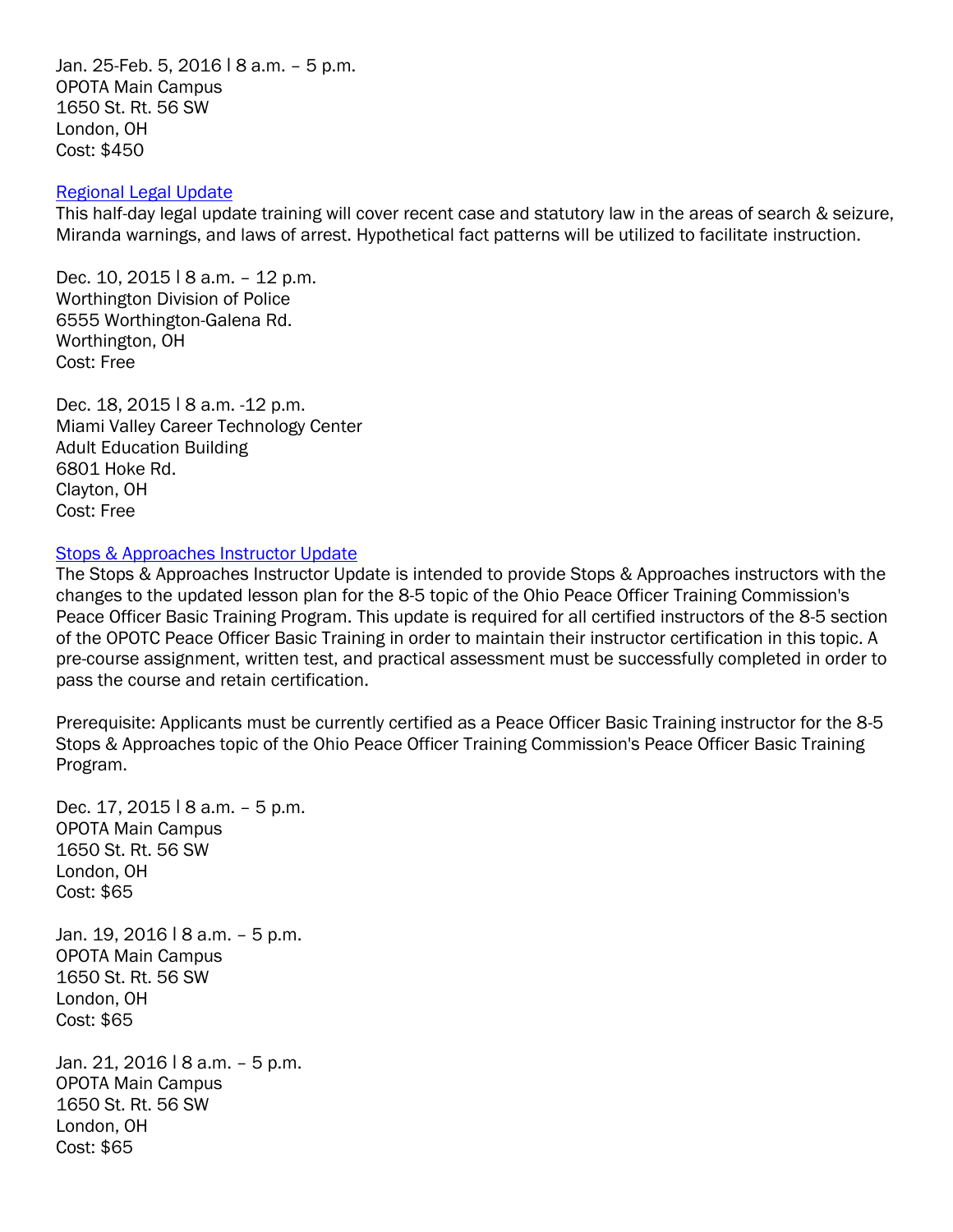#### [Corrections Basic Training](http://www.ohioattorneygeneral.gov/Law-Enforcement/Ohio-Peace-Officer-Training-Academy/Course-Catalog/Course-Categories/Corrections-Courses#OPOTA24)

This course fulfills the training requirement per Ohio Administrative Code for new or newly assigned correctional staff. The training covers all topics and training hours mandated by the Ohio Peace Officer Training Commission.

\*Prerequisite: Students must be sponsored by an agency to attend this training (i.e., no open enrollment permitted).

Note: Some courses will require tests of the students' physical skills and abilities. Students should also be prepared for homework as upkeep of a notebook is required to pass the course.

Jan. 4-29, 2016 | 8 a.m. - 5 p.m. OPOTA Main Campus 1650 St. Rt. 56 SW London, OH Cost: \$350

#### [Policing in the 21st Century](http://www.ohioattorneygeneral.gov/Law-Enforcement/Ohio-Peace-Officer-Training-Academy/Course-Catalog/Course-Categories/Basic-Training-Courses-(1))

This course will satisfy eight hours of CPT training for 2016. It will include topics on police-community relations, de-escalation of persons in crisis, and constitutional use of force.

Jan. 4, 2016 | 8 a.m. - 5 p.m. OPOTA Main Campus 1650 St. Rt. 56 SW London, OH Cost: Free

Jan. 11, 2016 | 8 a.m. - 5 p.m. OPOTA Richfield 4055 Highlander Parkway Richfield, OH Cost: Free

#### [Patrol Drug Operations](http://www.ohioattorneygeneral.gov/Law-Enforcement/Ohio-Peace-Officer-Training-Academy/Course-Catalog/Course-Categories/Patrol-Courses#OPOTA62)

This course is designed for all patrol officers. Topics include: development of street informants, recognition of high risk zones, search methods (single and double), probable cause and search, search warrants, surveillance methods, and directed patrol strategies.

Featured London instructor: James Roy Jr. Featured Richfield instructor: Sgt. Michael Gerardi, Willoughby Hills P.D.; Sgt. Neil Laughlin & Trooper Michael Trader, Ohio State Patrol

Jan. 12-13, 2016 | 8 a.m. - 5 p.m. OPOTA Richfield 4055 Highlander Parkway Richfield, OH Cost: \$100

#### [Marijuana Identification](http://www.ohioattorneygeneral.gov/Law-Enforcement/Ohio-Peace-Officer-Training-Academy/Course-Catalog/Course-Categories/Crime-Scene-Courses#OPOTA169)

This course is for peace officers involved in narcotics investigations or who require training in marijuana identification. This purpose is to develop or improve skills in the scientific identification of marijuana using chemical and microscopic techniques. Instruction covers the use of the modified Duquenois-Levine test,